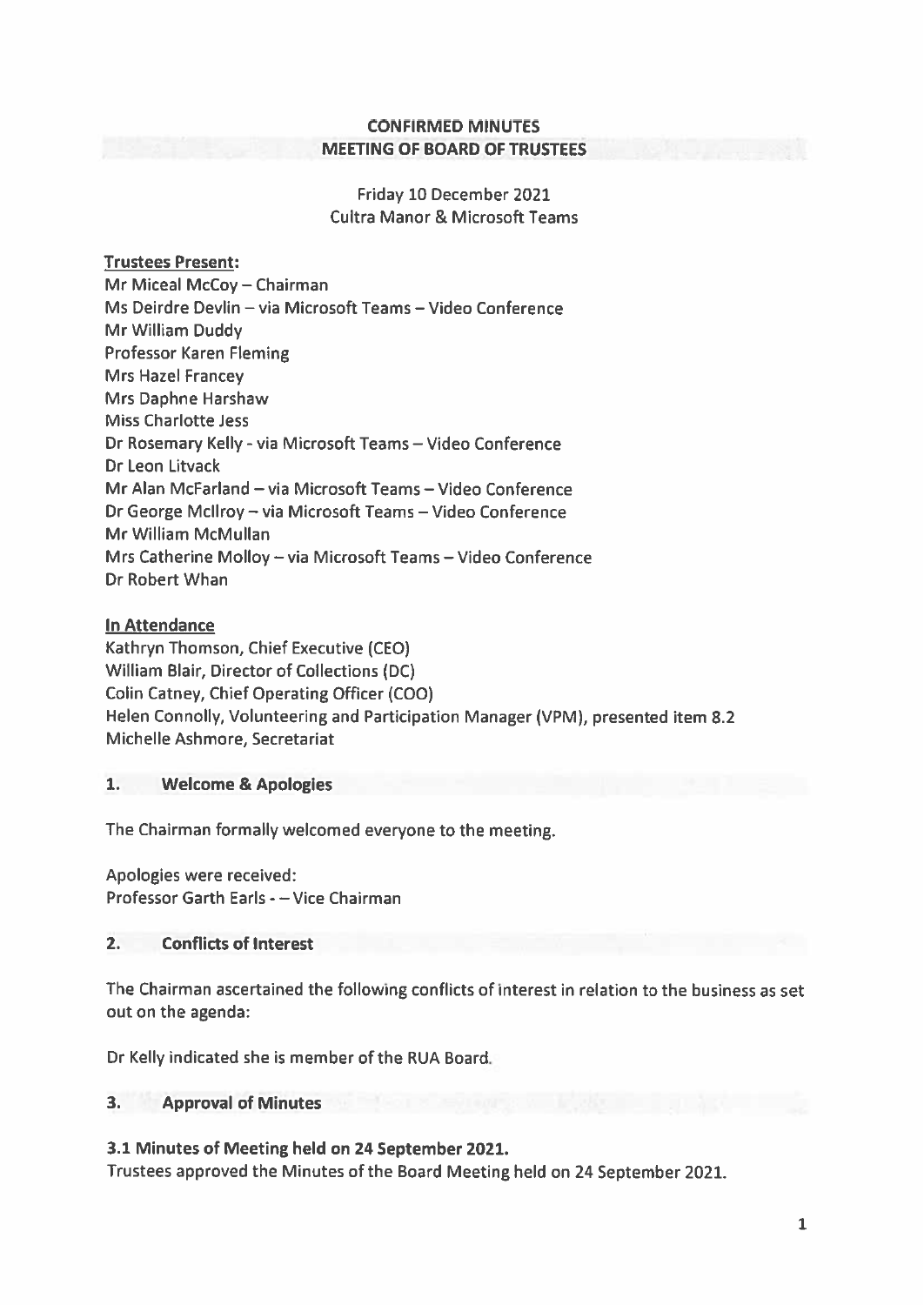Proposed by: Dr Litvack Seconded by: Ms Devlin

## 4. Matters Arising

4.1 Update on Actions from previous meeting held on 24 September 2021. The CEO advised that actions from the meeting held on 24 September 2021 have been completed.

#### 5. Business of Chairman

### 5.1 Board Work Plan

The Board noted the Work Plan.

## 5.2 Trustee Insights and Intelligence

Trustees had no insights to report.

#### 5.3 Correspondence from DfC — Ministerial Approval of the Business Plan 2021-22

The Chairman advised Trustees that he had received <sup>a</sup> letter from the Minister approving the Business Plan 2021-22, which had been included in the Board papers. He also noted the lateness in receiving this approval from the Department.

### Update on Bank Mandates

The Chairman advised Trustees that the bank mandates have been updated.

Alan McFarland left the meeting.

# Trustee Complaint

The Chairman updated Trustees on the Trustee complaint which was raised regarding <sup>a</sup> blog that was published on the National Museums NI website on 15<sup>th</sup> October 2020. The Chairman informed Trustees that all of the relevant documents relating to the complaint including both the Internal Audit and DfC reports — had been circulated to Trustees. The Chairman advised that <sup>a</sup> Special Board meeting will take <sup>p</sup>lace in January 2022 for the Board to consider the lessons learnt from the reports and close outstanding issues related to the matter.

The CEO welcomed decisive conclusion of this matter by the Chairman and Trustees as it has been <sup>a</sup> lengthy and difficult period for the organisation. Successive reviews and reports have provided substantive evidence that the organisation acted appropriately at all times.

The CEO also highlighted the key learning points for Board consideration, including clarity and proportionality in handling of issues that arise; managing conflicts of loyalty; and, Board conduct and treatment of staff.

Alan McFarland re-joined the meeting.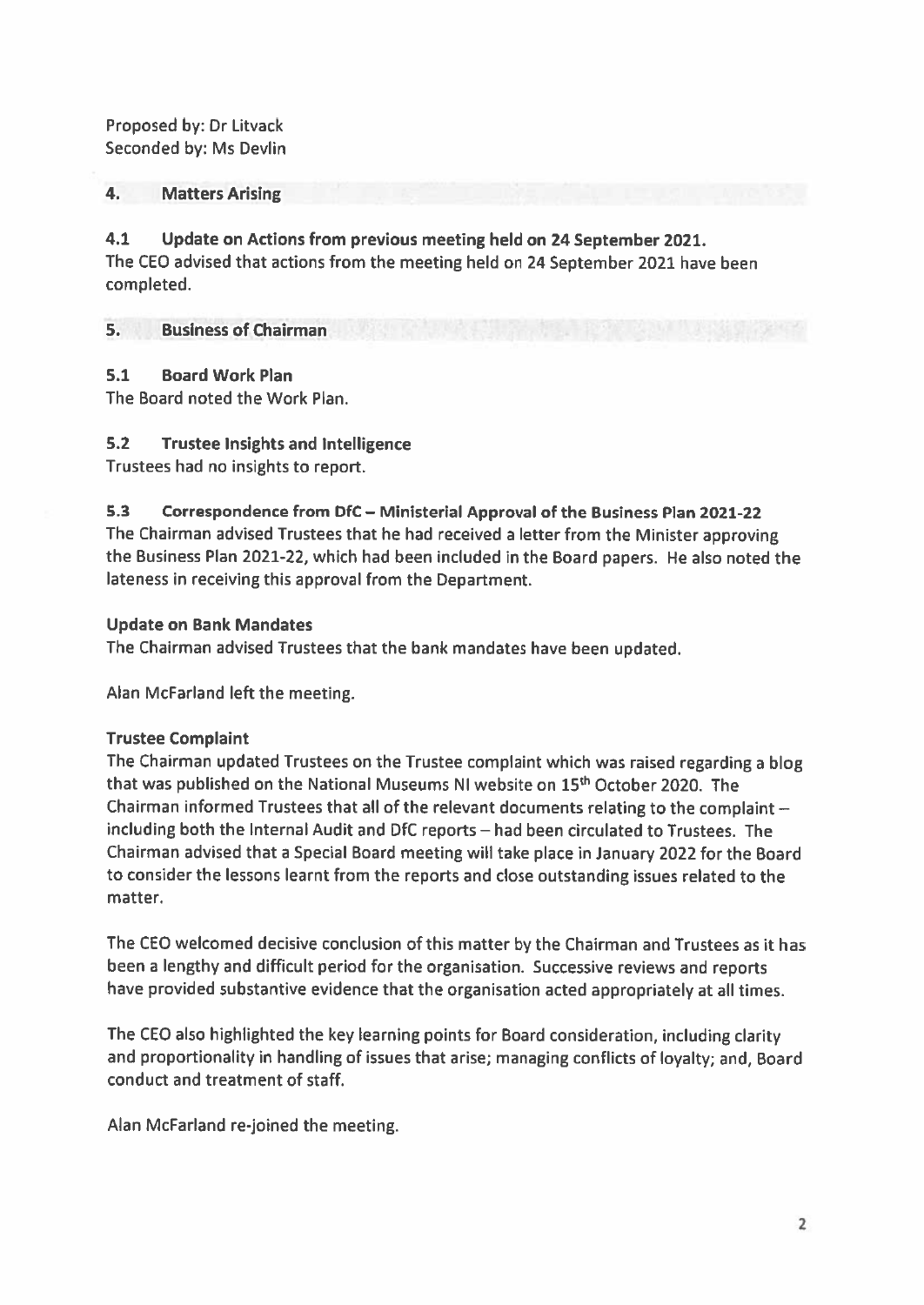## 6. Loans & Disposals

## 6.1 Loans approved by GP&F

Trustees noted the loans approved by the GP&F Committee on behalf of the Board at its meeting on 12 September 2021.

## 6.2 Deaccessioning for Approval

Trustees approved the Deaccessioning for Approval as presented.

Proposed by: Miss Jess Seconded by: Mrs Francey

## 6.3 Acquisition for Approval

Trustees approved the Acquisition for Approval as presented.

Proposed by: Ms Devlin Seconded by: Mrs Molloy

## 6.4 Repatriation for Approval

Trustees approved the Repatriation for Approval as presented.

Proposed by: Professor Fleming Seconded by: Mr McMullan

### 7. Business of Chief Executive

# 7.1 Chief Executive's Report

The Chief Executive reviewed the above report in discussion with Trustees, commenting specifically on:

- Ulster Folk Museum After <sup>a</sup> robust procurement process, the Integrated Design Team has been appointed. The Funding Strategy continues to be progressed.
- Ulster Museum —the Project Board has been established and is due to have its first meeting in January 2022.
- Ulster Transport Museum architects and urban designers have been engaged to develop <sup>p</sup>lans for the hosting of Our Place in Space in 2022. The priority is ensuring that this acts as <sup>a</sup> catalyst for the masterplan and leaves <sup>a</sup> long term legacy.
- <sup>A</sup> new exhibition Changing the Script <sup>A</sup> Parents Story has opened at the Ulster Folk Museum through <sup>a</sup> partnership with the Youth Justice Agency.
- Museum on the Move continues to deliver significant positive impact and media coverage. The Education Minister Michelle Mcllveen visited <sup>a</sup> showcase session at Greenisland Primary School in September.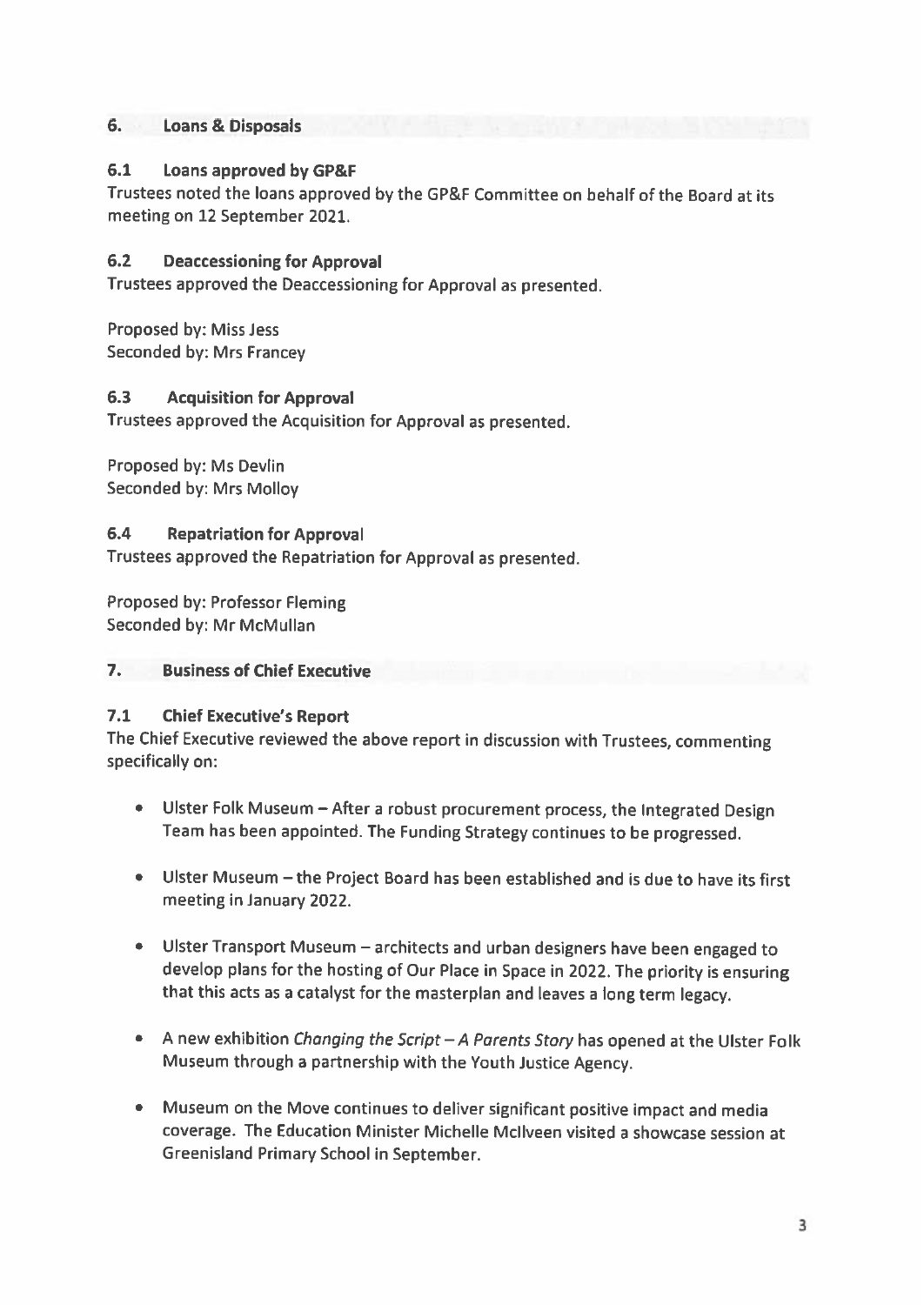- Inclusive Global Histories work continues to decolonise National Museums Ni's sites and collections, following the Board's approva<sup>l</sup> of the organisation's decolonisation commitments in December 2020.
- The Halloween Programming at all museums was very successful both in terms of engagemen<sup>t</sup> and revenue generation.
- An allocation of £2.661m of funding was received in October Monitoring to meet the budget deficit.

The CEO further updated on the following:

- Consideration by the Hans Sloane Trust about its future is ongoing, including the GCSE and A-Level science awards.
- Early successes from the new partnership with The Conservation Volunteers (TCV) at the Ulster Folk Museum UFM) including the <sup>p</sup>lanting of over 10,000 tree seedlings, production of <sup>a</sup> small crop of heritage vegetables, and directly connecting over <sup>900</sup> people to the site.
- The Risk Register has been updated to include an additional risk relating to the impact public sector systems and processes are having on the ability to both sustain operations and transform the business. Examples included securing approvals for cost reducing and income generating proposals, approva<sup>l</sup> of the pay award and progressing procurements between £5-30k.

Trustees noted the repor<sup>t</sup> and raised concerns regarding the new risk highlighted and its impact on service delivery. The CEO advised that these concerns would be raised formally at the DfC/National Museums NI Partnership Meeting scheduled for the next week.

# 8. Strategic Priorities

# 8.1 Draft Business Plan 2022-23

The first draft of the Business Plan 2022-23 was presented, reflecting the expected programme of work during Year <sup>2</sup> of the current Corporate Strategy. At this stage it does not include the targets against the KPIs or the Budget which is ye<sup>t</sup> to be allocated.

The <sup>p</sup>lan will be further developed and refined over the remainder of the financial year, when timelines, targets, available resources, and cross team interdependencies are understood and agreed. The final Business Plan will be presented to the GP&F Committee in February 2022, for approval at the March 2022 Board meeting.

Trustees approved activities in the draft Business Plan 2022-23.

# 8.2 Volunteering Presentation

The Volunteering and Participation Manager presented an update on the development of volunteering within the organisation, highlighting some recent activity and successes.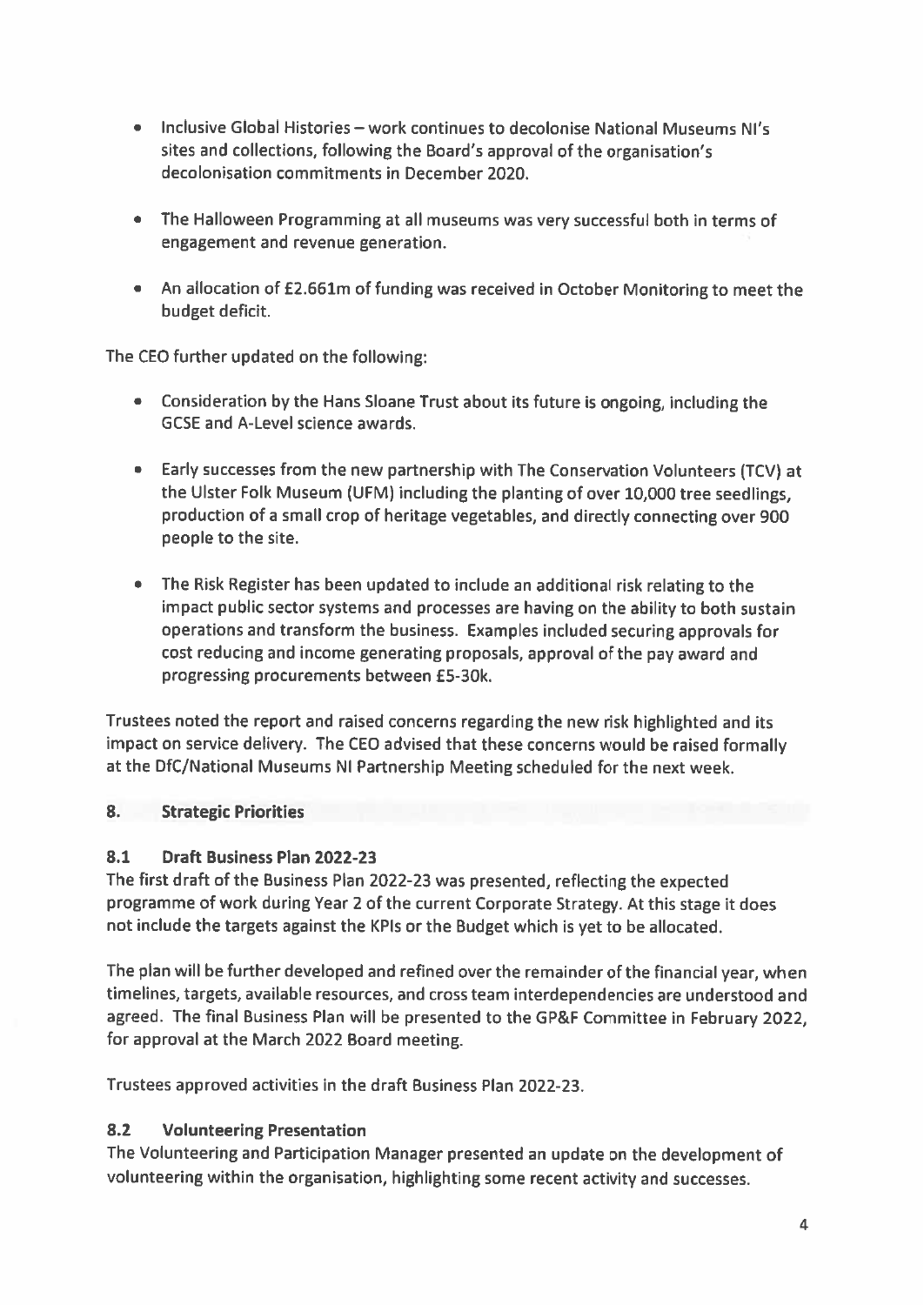The Board welcomed the presentation and congratulated everyone involved. It was agree<sup>d</sup> that <sup>a</sup> Green Gym taster session would be arranged for Trustees in the New Year.

# 8.3 Asset Management Strategy Update

The COO provided an update on the progress of the existing Estate Strategy and <sup>a</sup> summary of the work being undertaken to develop the new Asset Management Strategy.

The Board noted the report.

# 8.4 Health & Safety Strategy Annual Update

The COO advised that updates on delivery are presented to the GP&F Committee throughout the year, with an annual repor<sup>t</sup> brought to the Board.

The Board noted the report.

# 8.5 Cultural Development Programme Annual Review

The COO summarised the key activities over the last year as par<sup>t</sup> of the ongoing cultural development programme.

The Board noted the report. It was agree<sup>d</sup> that at its Special Meeting in January the Board would consider its role and operation in the context of organisational values and behaviours.

# 8.6 Commercial Strategy Update

The CEO provided an update on activities against the current Commercial Plan and the development of the new Commercial Strategy.

The Board welcomed and noted the report.

# 9. Board of Trustees' Committees

# 9.1 Audit & Risk Assurance Committee

# 9.1.1 Adoption of Minutes of ARAC Meetings held on

The Chairman of ARAC presented the minutes of ARAC meeting. Trustees adopted the minutes of the ARAC meeting of 10 September 2021.

Proposed by: Mr Duddy Seconded by: Mrs Molloy

# 9.1.2 Verbal update of Meeting held on 26 November 2021

The Chairman of ARAC highlighted the following from the meeting held on 26 November:

- lAS HR Talent Management Advisory Report
- lAS Procurement and Contract Management Report
- lAS Safeguarding Report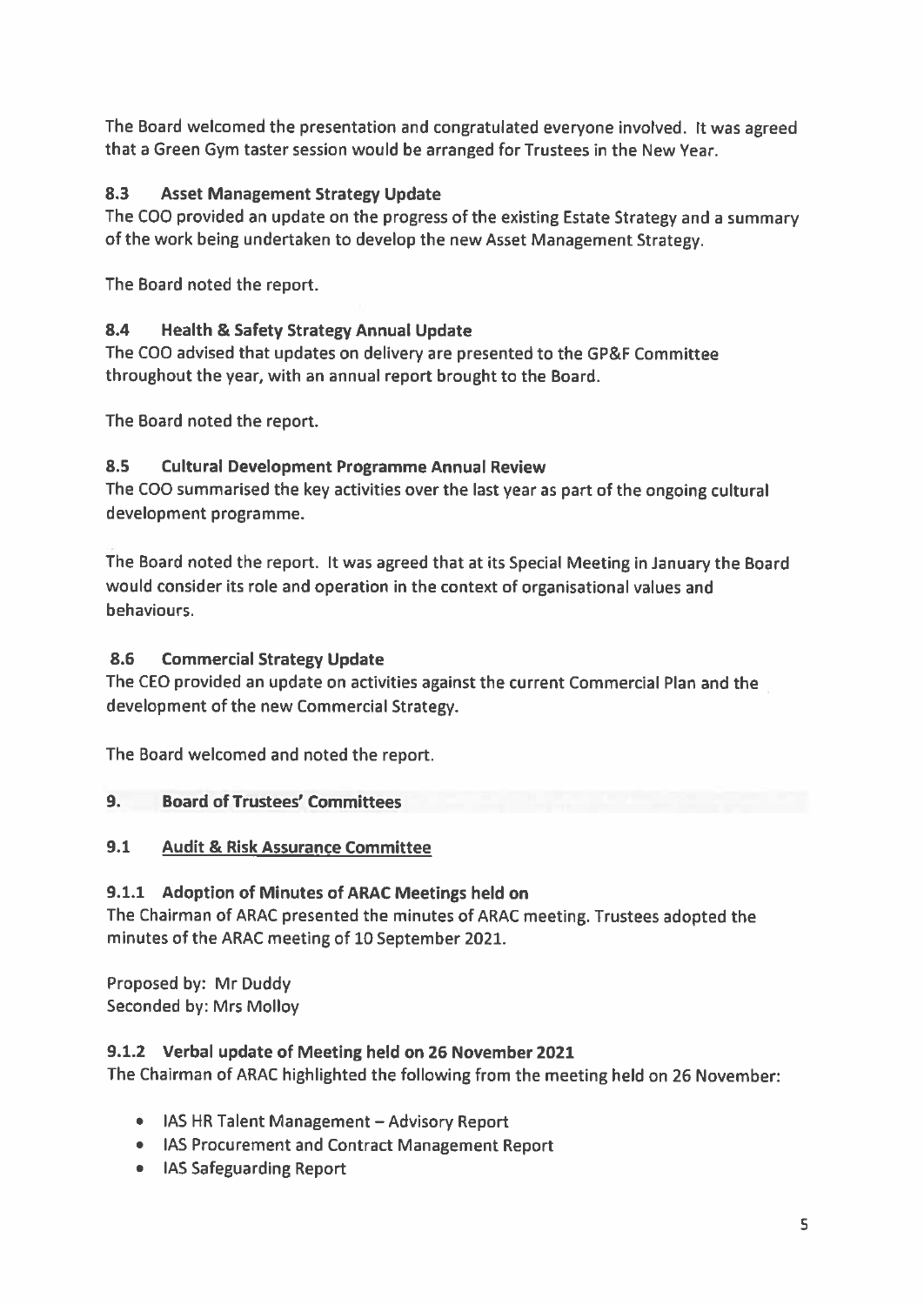- Internal Audit Progress Report
- Quarterly Review of Audit Recommendations
- Final Report to Those Charged With Governance
- Corporate Risk Register
- Physical Verification of Collections due to COVID-19 restrictions it was not possible to carry out <sup>a</sup> physical check of the Collections this year.

Trustees noted the report.

## Papers arising from ARAC meeting on 26 November 2021:

## 9.1.3 Corporate Risk Register

## 9.1.4 Final Report To Those Charged With Governance

The Board approve<sup>d</sup> the Corporate Risk Register and the Final Report to Those Charged With Governance.

Proposed by: Dr Mcllroy Seconded by: Miss Jess

## Policies for Approval from ARAC on 10 September 2021

### 9.1.6 Risk Management Framework

## 9.1.7 Raising Concerns (Whistleblowing) Policy and Procedure

The Board approved the policies: Proposed by: Dr Litvack Seconded by: Mrs Molloy

# 9.2 General Purposes & Finance Committee

# 9.2.1 Adoption of Minutes of GP&F Meeting held on 27 August 2021

The Chairman of GP&F presented the minutes of the GP&F meeting. Trustees adopted the minutes of the GP&F meeting of 27 August 2021.

Proposed by: Professor Fleming Seconded by: Ms Devlin

### 9.2.2 Verbal update of Meeting held on 12 November 2021

The Chairman of GP&F highlighted the following from the meeting held on <sup>12</sup> November:

- Q3 Business Performance and Finance Reports
- HR&OD Report
- Policies for approval (Dignity at Work Policy and Procedure; Recruitment and Selection Policy and Procedure; Volunteering Policy; Data Protection Policy and Procedure)
- Environmental Sustainability to remain on the agenda to provide updates until final version is ready to be presented to GP&F in February 2021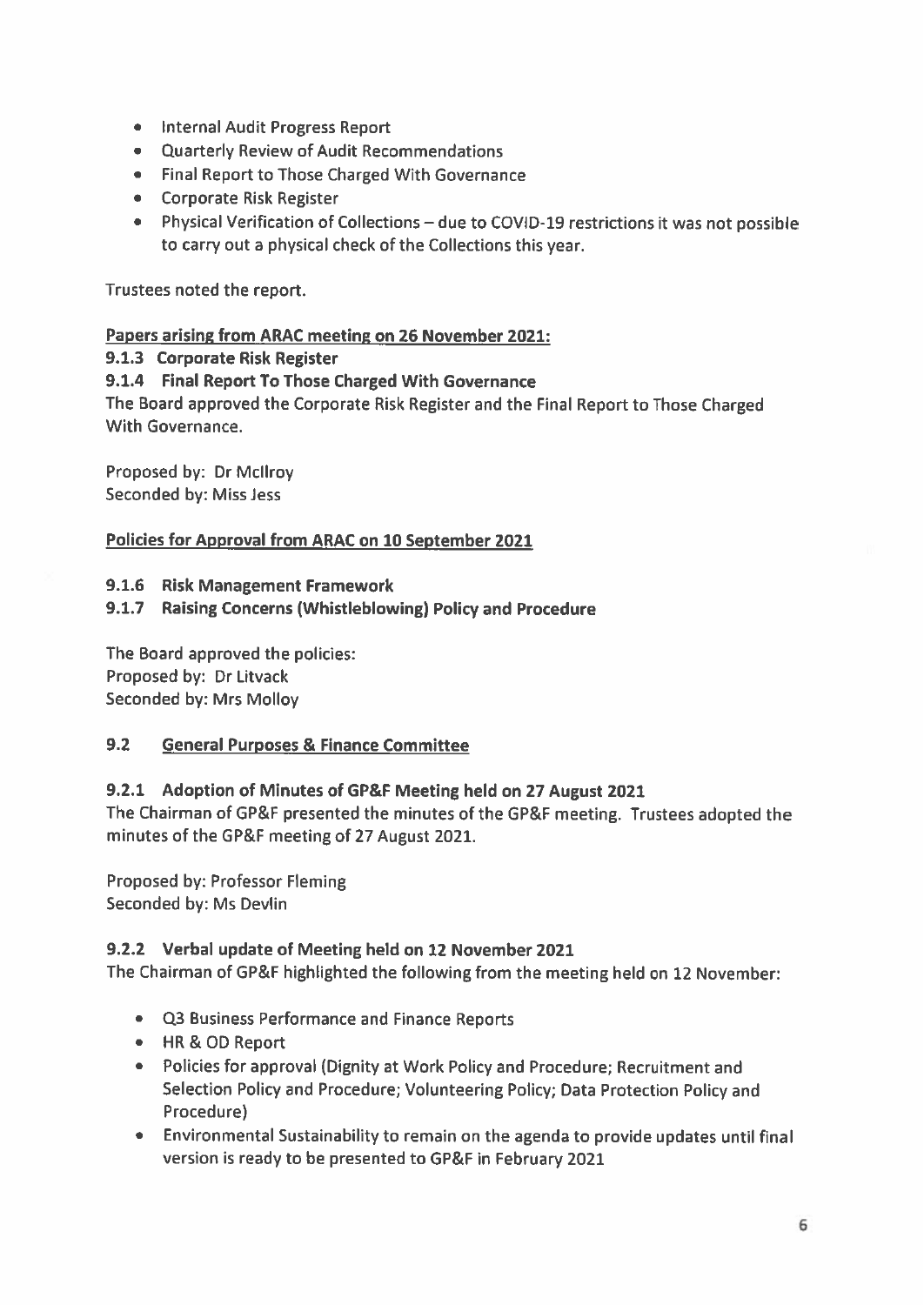- Library and Archives Manager (previously UOSH Project Manager) gave <sup>a</sup> presentation on the conclusion of the Unlocking our Sound Heritage project
- Health and Safety Performance Report

Trustees noted the report.

## Papers arising from GP&F meeting held on <sup>27</sup> August 2021:

- 9.2.3 Performance Reports:
	- a) Financial Performance
	- b) Business Performance Report

The Board noted the Financial Performance and Business Plan Performance Reports.

### 9.2.4 For Approval:

- a) Dignity at Work Policy and Procedure
- b) Recruitment and Selection Policy and Procedure
- c) Volunteering Policy
- d) Data Protection Policy and Procedure

The Board approved the above policies: Proposed by: Miss Jess Seconded by: Mrs Francey

## 9.3 Remuneration Committee

### 9.3.1 Adoption of Minutes of Meeting held on <sup>21</sup> May <sup>2021</sup>

Trustees adopted the minutes of the RC meeting of <sup>21</sup> May 2021.

Proposed by: Dr Kelly Seconded by: Mrs Francey

### 10. FOIs

The Board noted the FOl report.

### 11. Any Other Business

None noted

### 13. Date of Next Meeting

The Chairman advised Trustees that the next meeting of the Board would take <sup>p</sup>lace on <sup>25</sup> March 2022.

The Chairman thanked the CEO and team for their achievements within difficult circumstances this past year.